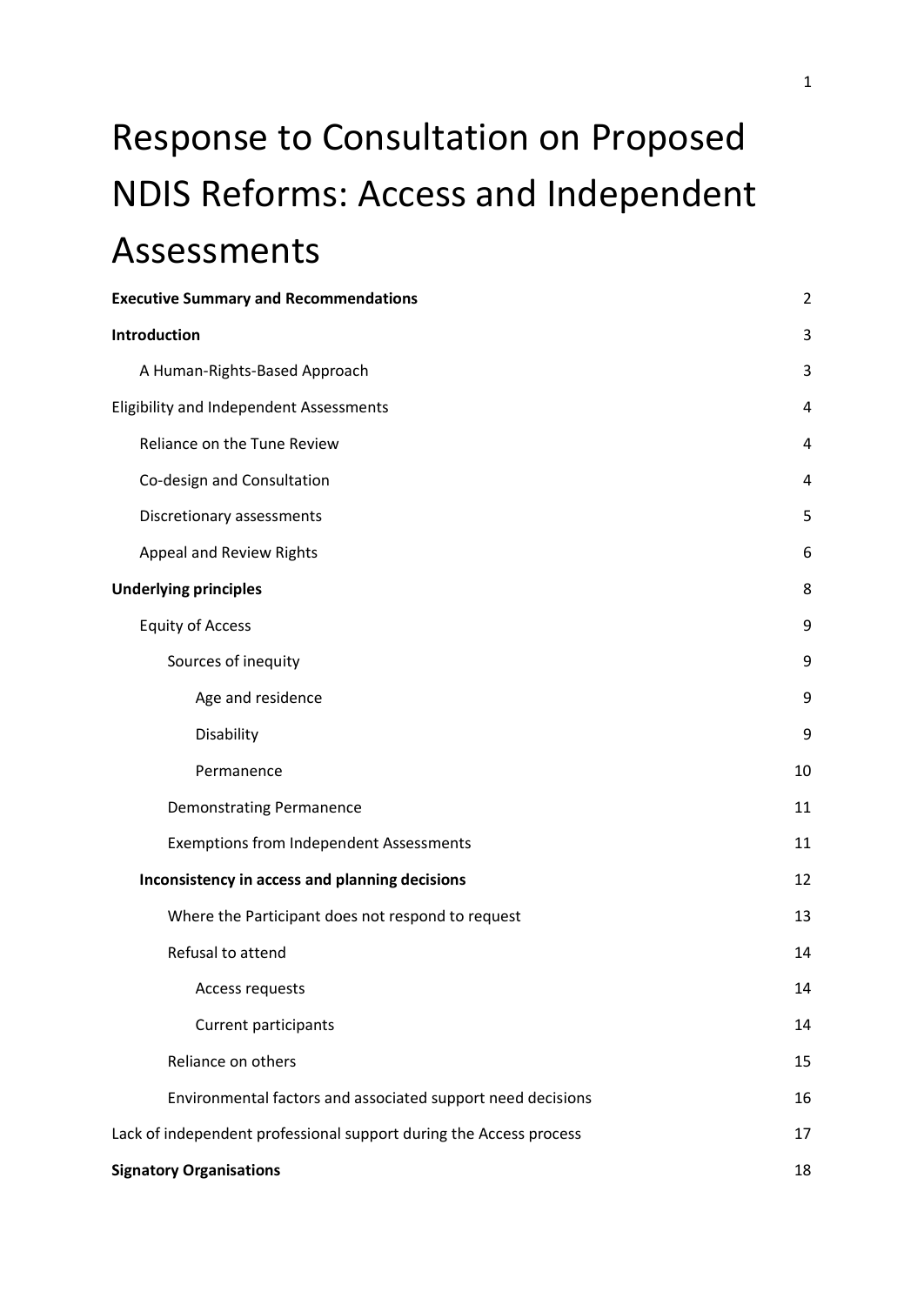# <span id="page-1-0"></span>Executive Summary and Recommendations

We call on the National Disability Insurance Agency to:

- Cease progress towards rollout of mandatory Independent Assessments until the Tune Review recommendations are relied upon in context, including extensive consultation with participants and the community
- Demonstrate a commitment to equity of access by providing funded assessments by the health professional of the Prospective Participant's choice to applicants who request them, effective immediately
- Review the many significant risks to the safety of participants under the proposed exemption arrangements, and ensure that those with least capacity to engage are not further disadvantaged
- Make clear the mechanism by which an assessment by an allied health professional generates a funding figure, including the human intervention to this process to prevent dangerous outcomes
- Make clear the mechanism by which environmental factors will be understood, recorded, and affect funding, and how a change in these factors will impact funding
- Assure participants and prospective participants that their individual circumstances will be fully considered in the independent assessment process to ensure relevant information is not omitted.

The signatory organisations to this document provide advocacy support to a broad spectrum of individuals with disability who are overwhelmingly expressing acute fears regarding the risks to their health, wellbeing and access to reasonable and necessary supports raised by the currently proposed NDIS reforms.

The signatory organisations urge the National Disability Insurance Agency to commit to halting the currently proposed reforms and rebuilding them with an end-to-end codesign process directly involving people with disability, in line with Australia's obligations under the UN Convention on the Rights of People with Disability and the objects and principles of the NDIS Act itself.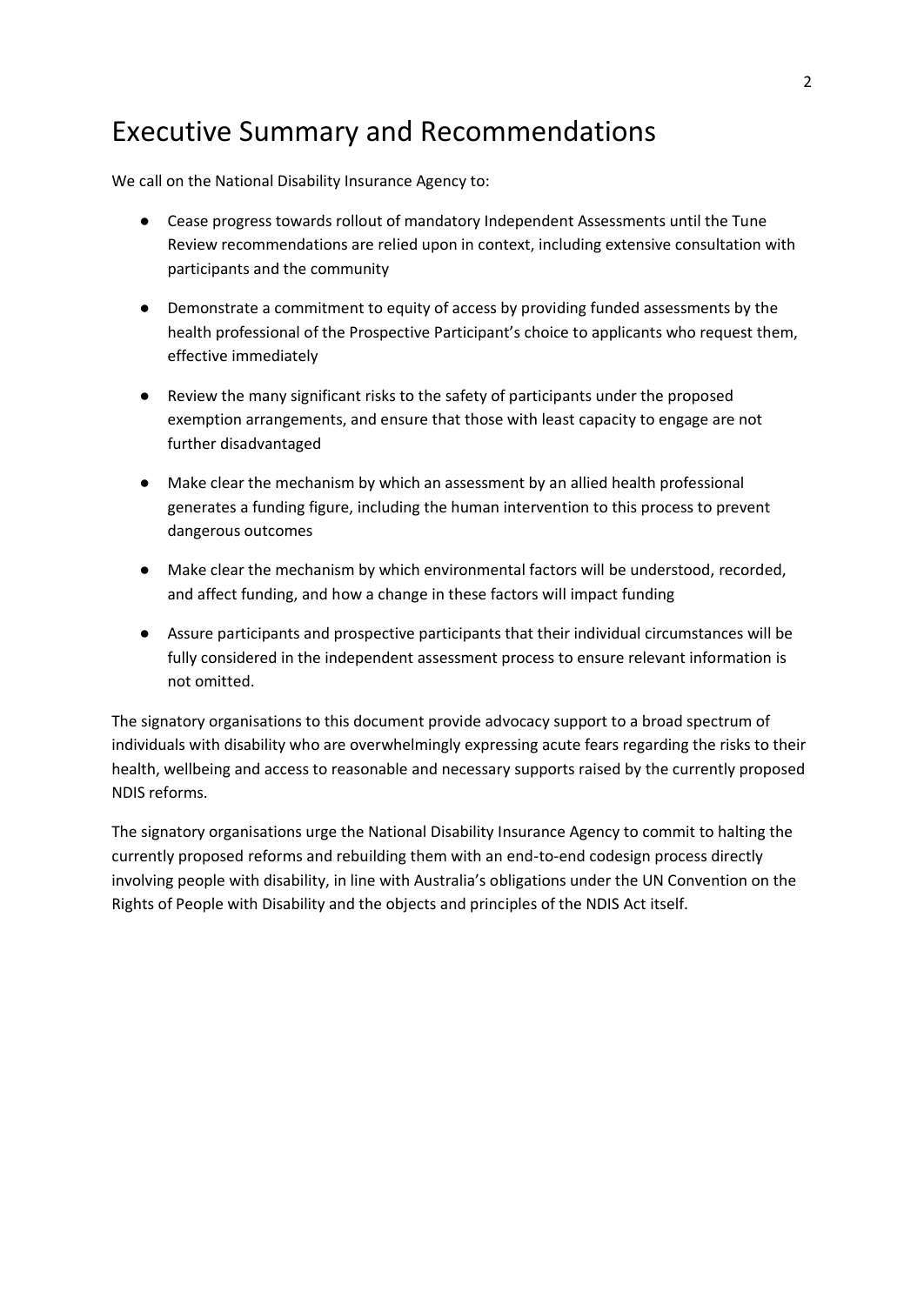# <span id="page-2-0"></span>Introduction

The NDIS Appeals National Advocacy Network ("the Appeals Network") serves as a means for Advocacy organisations funded under the NDIS Appeals program to connect and share information regarding developments in the sector.

This submission was produced as a collaboration between several member organisations of the Appeals Network in response to the proposed reforms of the NDIS announced in November 2020 ("the proposed reforms") but does not constitute an official position of the entire Appeals Network.

Signatory organisations to this document ("the signatories") have contributed based on the experiences of, and feedback from their clients, representing a very diverse range of individuals and perspectives. As such, individual issues discussed in this document may vary significantly between regions and may not represent all the signatories' views.

All the signatories have endorsed the recommendations made herein.

The signatories note that many of the proposed reforms cover matters which are most appropriately responded to by specialist or professional organisations, including but not limited to professional associations for Occupational Therapists and other allied health professionals, Early Childhood specialist organisations, and bodies representing demographics with particular needs such as First Nations or Culturally and Linguistically Diverse (CALD) people with disability. The signatories strongly recommend the NDIA pro-actively engage in direct and detailed consultation with these organisations and bodies on the proposed reforms. The NDIA should be prepared to be flexible on their policy based on the consultations.

This consultation paper was developed in a relatively short timeframe, particularly given the brief consultation window which included the Christmas-New Year period. This document therefore only covers critical concerns. It will be supplemented by more comprehensive submissions from individual organisations via other processes.

## <span id="page-2-1"></span>A Human-Rights-Based Approach

The first object of the *NDIS Act 2013* ("the Act") is stated as being to give effect to Australia's obligations under the Convention on the Rights of Persons with Disabilities (CRPD). The objects of the Act also include giving effect to Australia's obligations under:

- The International Covenant on Civil and Political Rights,
- The International Covenant on Economic, Social and Cultural Rights,
- The Convention on the Rights of the Child,
- The Convention on the Elimination of All Forms of Discrimination Against Women, and
- The International Convention on the Elimination of All Forms of Racial Discrimination.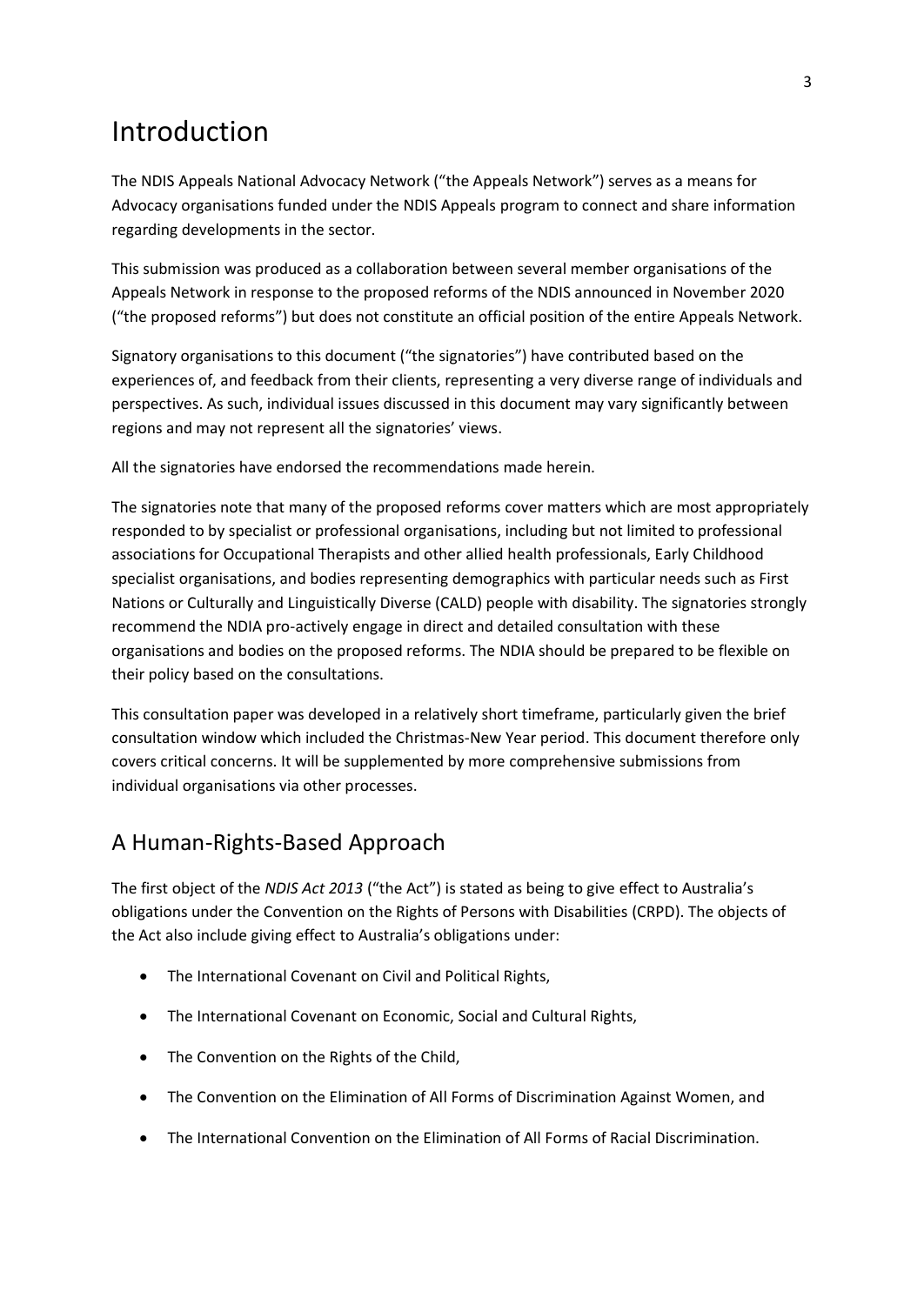All reforms to the National Disability Insurance Scheme must be principally and primarily centred around a human-rights-based approach and in line with the Act's objects and principles.

In particular, in section 4 "General principles guiding actions under this Act", Principle 8 indicates that people with disabilities have the right to engage as equal partners in decisions that will affect their lives. This can, and should, extend to include decisions regarding any significant reforms to the functioning of the NDIS itself. Given the enormous scope of the proposed reforms, it is concerning that the principles of codesign were not effectively employed in their development as required by the CRPD Article 4(3).

The signatories are concerned that the proposed reforms are not consistent with a human-rightsbased approach and may significantly undermine the rights of people with disability in Australia.

# <span id="page-3-0"></span>Eligibility and Independent Assessments

## <span id="page-3-1"></span>Reliance on the Tune Review

In communications to date, the NDIA has implied or directly stated that the proposed reforms around Eligibility and Independent Assessments are consistent with and supported by the Tune Review recommendations.

However there are significant differences between the Tune Review's recommendations and the proposed reforms, including but not limited to:

- The lack of codesign principles and proper consultative processes during the development of the proposed reforms
- The discretionary nature of Independent Assessment application. This includes the need for this discretion to be exercised in a manner consistent with the objects and principles of the Act, a human-rights-based approach, and ensuring equity of access
- The key protections recommended by the Tune Review, including the participant's right to challenge capacity assessment results, and to a second opinion

## <span id="page-3-2"></span>Co-design and Consultation

We refer to the relevant section of the Tune Review which states:

*"4.33. This change in approach will require extensive consultation with participants, the disability sector, service providers and the NDIA workforce. Fundamentally, however, the success of the program will largely be dependent on:* 

*a. the willingness of prospective participants and participants to work with NDIAapproved functional assessors*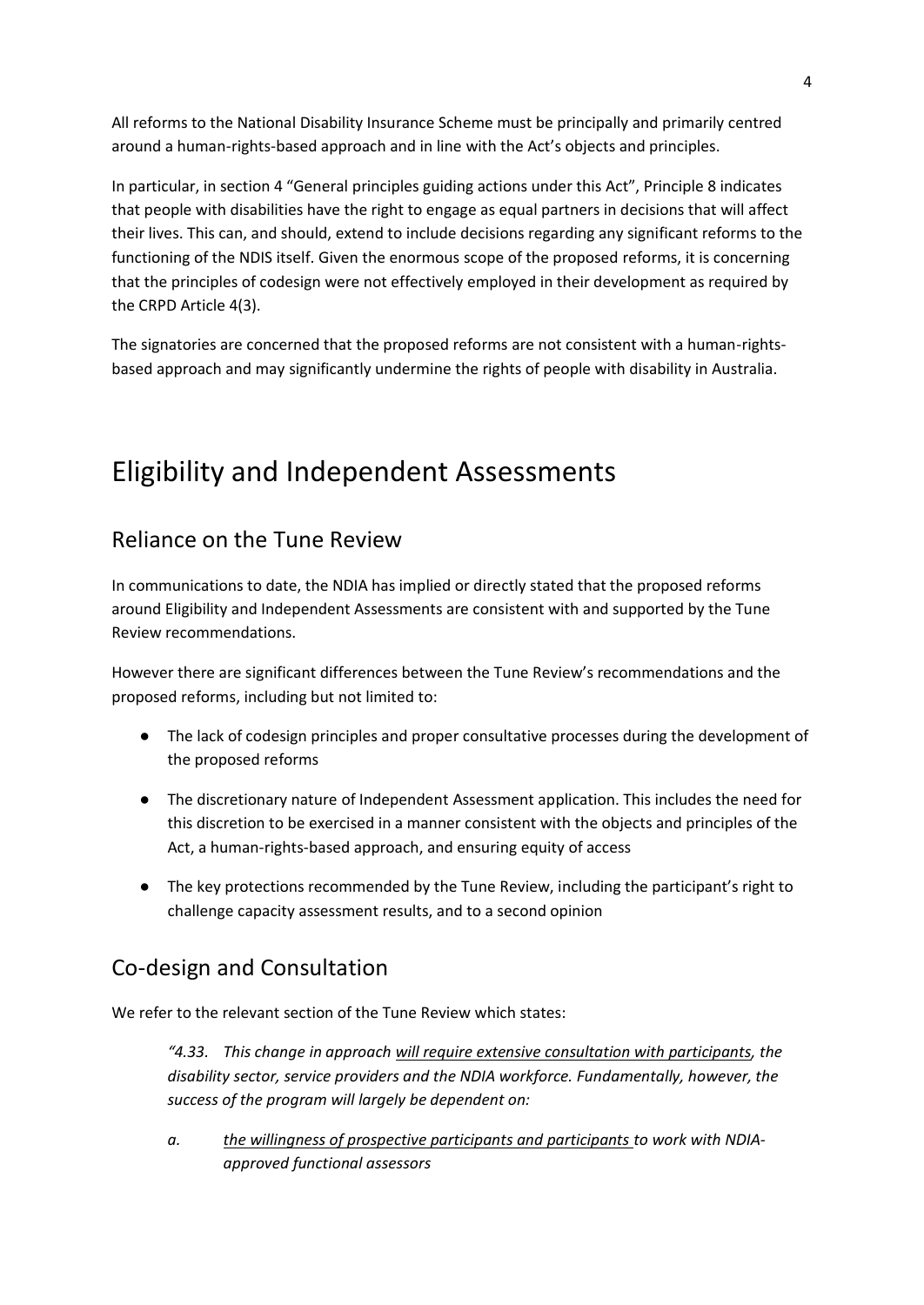*b. those assessors providing truly independent functional capacity assessments, so they are not perceived as agents of the NDIA or a tool designed to cut supports from participants."* (underlining added)

The Tune Review clearly recommended extensive consultation prior to rolling out any independent assessment program. Importantly, the use of the word "willingness" suggests it was anticipated that participants had a choice in the matter. The proposed process does not give participants any choice in the matter and threatens them with loss of reasonable and necessary supports, or denial of access to the Scheme, if they do not comply.

It is concerning that the introduction of the mandatory Independent Assessments policy has not been open to any such consultation.

Article 4(3) of the CRPD requires close consultation and active involvement from persons with disabilities in the 'development and implementation of legislation and policies' concerning them. Similarly, the the Tune Review discusses consultative processes for reform of the NDIS at [4.34] pg 66:

*"...there are several key protections that need to be embedded as this approach rolls out, including:...*

*(c) the NDIA-approved providers being subject to uniform accreditation requirements that are designed and implemented jointly by the NDIA and appropriate disability representative organisations"*

The consultation offered by the NDIA on the proposed reforms has been *how* to implement the policy, and not the development of the policy itself.

Lastly, we note that the pilot program relied upon to support the Independent Assessments was limited. Feedback was very low and provided mostly by carers and not people with disability. Consultation MUST occur with the individuals who would be subject to this. Another key limitation was that the assessments have not been used to inform access or funding in the pilot, therefore there was no ability to review whether people were happy with how it is being proposed to be used.

### <span id="page-4-0"></span>Discretionary assessments

We refer to the relevant sections of the Tune Review which state:

- *"4.38. Notwithstanding this, it may not always be possible to source an appropriate provider, or there may be particular individual circumstances where it is more appropriate for non-NDIA approved providers to undertake the assessments. In addition, functional capacity assessments would not always be required, for instance if a participant's functional capacity is stable.*
- *4.39. Therefore, it is reasonable that the NDIS Act is amended to enable the NDIA to require the provision of a functional capacity assessment by a NDIA-approved provider, but that this*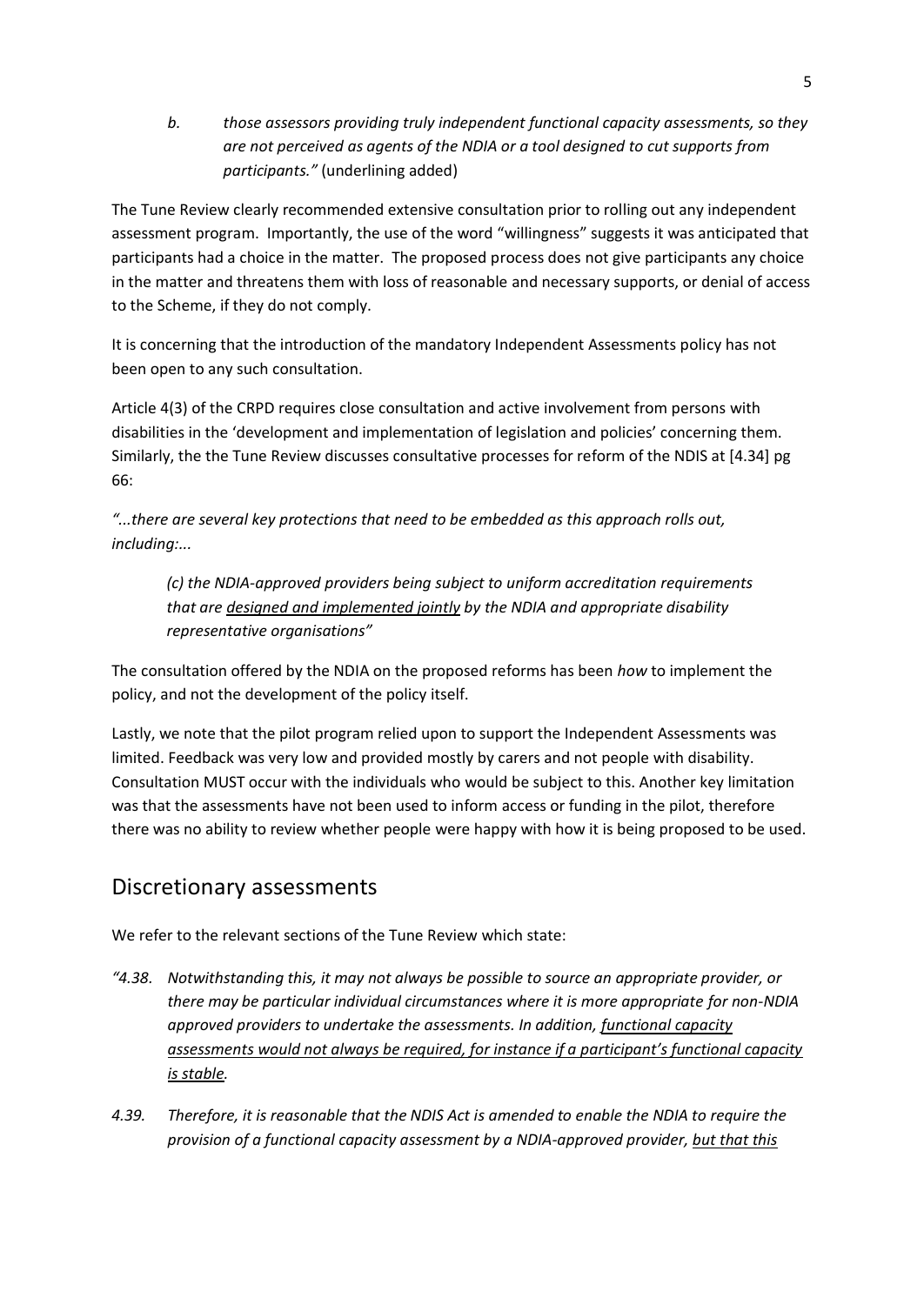*power be discretionary. To support this, the NDIA will need to develop clear operational guidelines for decision makers in exercising this discretion.*

#### *Recommendation 7. The NDIS Act is amended to:*

- *a. allow evidence provided to the NDIA about a prospective participant or participant to be used for multiple purposes under the NDIS Act, including access, planning and plan review processes*
- *b. provide discretionary powers for the NDIA to require a prospective participant or participant undergo an assessment for the purposes of decision-making under the NDIS Act, using NDIA-approved providers and in a form set by the NDIA."* (underlining added)

The power for the NDIA to require prospective participants to undergo an independent assessment was intended to be discretionary, and therefore limited to relevant purposes under the Act. A mandatory assessment is not discretionary and cannot be seen to comply with the purposes of the Act.

The NDIA states, at 2.1 of the *Access and Eligibility Policy with Independent Assessments*, that the issues to be addressed by independent assessments are the private costs incurred in providing evidence for access decisions and resultant inequitably of access decisions.

These factors may be relevant to exercise a discretionary power where, for example, a prospective participant does not have evidence for an Access decision, and is disadvantaged by their financial capacity to request such evidence. However, funding such an individual to receive an assessment from any suitably qualified professional of their choice would resolve this issue and would more clearly comply with the principles of choice and control upon which the Scheme is founded.

These factors are not relevant where an individual does already have access to relevant evidence of their disability. In such a circumstance there is no reasonable use of a discretionary power to compel the individual to undergo an independent assessment.

Further, the Tune Review makes specific reference to additional assessments not being required where the participant's functional capacity is stable.

## <span id="page-5-0"></span>Appeal and Review Rights

We refer to the relevant sections of the Tune Review which state:

- "*4.34. The NDIS Act should be amended to support the use of functional capacity assessments as proposed above. However, there are a number of key protections that need to be embedded as this approach rolls out, including:* 
	- *a. participants having the right to choose which NDIA-approved provider in their area undertakes the functional capacity assessment*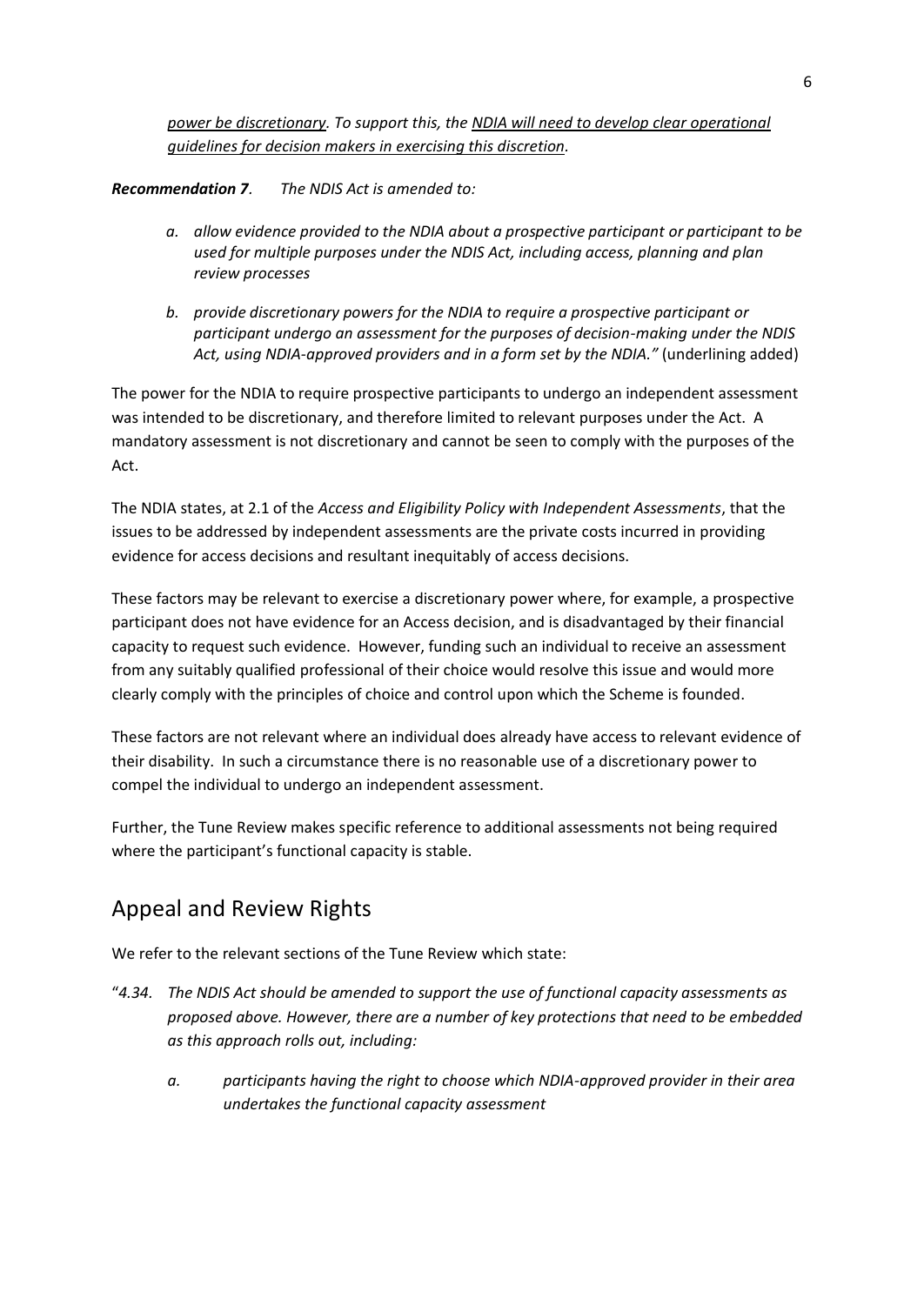- *b. participants having the right to challenge the results of the functional capacity assessment, including the ability to undertake a second assessment or seek some form of arbitration if, for whatever reason, they are unsatisfied with the assessment*
- *c. the NDIA-approved providers being subject to uniform accreditation requirements that are designed and implemented jointly by the NDIA and appropriate disability representative organisations*
- *d. the NDIA providing clear and accessible publicly available information, including on the NDIS website, on the functional capacity assessments being used by the NDIA and the available panel of providers.*"

The proposed process does not provide participants with a right to challenge the results of an assessment, ability to undertake a second assessment or seek some form of arbitration.

There have not been uniform accreditation requirements established and there is no suggestion they will be designed and implemented by people with disability, disabled person's organisations or disability representative organisations.

The process will not include the necessary protections recommended by the Tune Review and will not:

- Provide participants with a copy of the assessment outcome, only a summary<sup>1</sup>
- Provide a right to challenge the results of an assessment<sup>2</sup>
- Regulate the conduct of the assessors beyond the relevant professional and regulatory frameworks which already exist $3$

It is unclear how assessor organisations will be subject to the NDIS Code of Conduct or other mandatory requirements, when the participant is not provided with a copy of the assessment.

Given the significant impact an assessment can have on a person's life, their access to the NDIS, and their access to supports, it is insufficient that a second assessment can only be requested in the circumstances stated, and that otherwise a participant must rely on a complaints process.

The NDIA have based their assertions that this process is necessary on arguments about fallibility and inconsistency of clinical assessments; should an assessor organisation be producing inaccurate

<sup>1</sup> Paragraph 3.8 of the *Consultation paper: Access and Eligibility Policy with independent assessments* states that "all applicants will be provided with both a summary of their independent assessment results and an explanation of the access decision. Guidance to help applicants understand their independent assessment results will also be provided."

<sup>&</sup>lt;sup>2</sup> 3.11 of the *Consultation paper: Access and Eligibility Policy with independent assessments states "Disagreeing* with the results of an otherwise sound and robust independent assessment is not sufficient for the NDIA to fund another assessment. Applicants can only seek a second assessment where the assessment was not consistent with the independent assessment framework, or if the applicant has had a significant change to their functional capacity or circumstances. "

<sup>3</sup> 3.11 of the *Consultation paper: Access and Eligibility Policy with independent assessments* states "We are developing a quality assurance framework for the delivery of independent assessments. This will ensure they meet the standards under relevant professional and regulatory frameworks."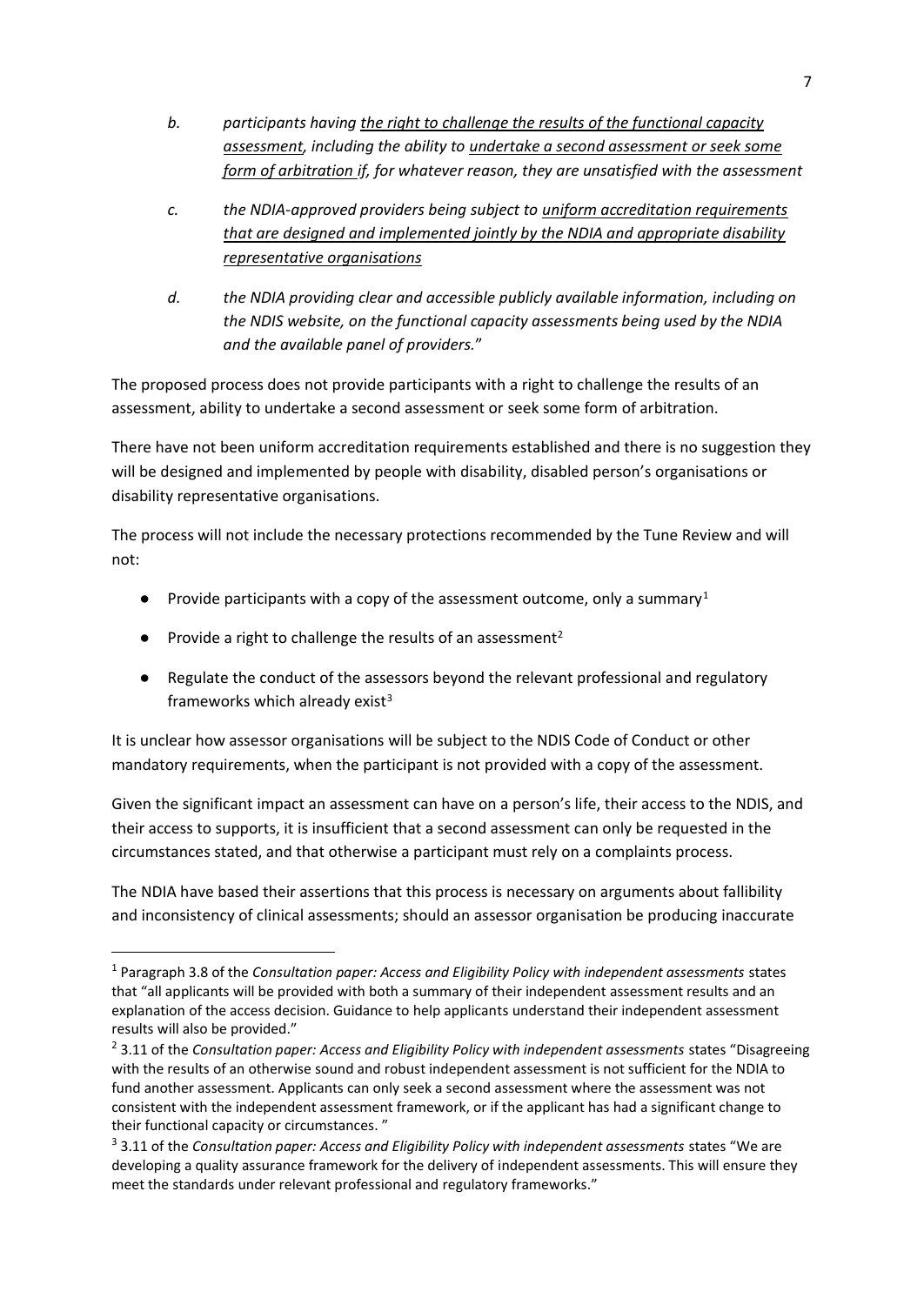and/or inconsistent outcomes, this must be possible to identify through reasonable access to second opinion assessments.

In the event of a second assessment "the initial assessment and outcomes are to be considered invalid for all further decision making purposes." This is useful to the specific participant who has had the capacity to demonstrate that there was an issue with the way the assessment was conducted, but what then of the assessments such an organisation has completed for other participants? If similar issues were found to exist, it may be appropriate to make changes to those other assessments by the consent of the individual people with disability involved.

Where a participant receives an outcome of an Independent Assessment which is significantly different to the reports and materials provided by their medical practitioners and/or other clinicians, over an extended period, they will have no legal right to challenge this.

Despite the Administrative Appeals Tribunal finding that an assessment by a stranger for a few hours provides less useful and reliable outcomes than the evidence of clinicians with whom the individual has a long standing relationship,<sup>4</sup> the absence of a review mechanism forces the individual to seek an internal review (which is presumed to fail, as the internal reviewer is also required to rely on the assessment) and then apply to the Administrative Appeals Tribunal for external review.

Given the length and difficulty of that process, there must be a way for significant inconsistency of opinion to be addressed at an earlier stage.

The NDIA has noted it is preparing a quality assurance framework to deliver independent assessments. We expect guarantees that these workers will be fully qualified with a minimum 3 years experience in practice with the disabilities they are assessing, trained in the assessment tools, and trained in understanding the CRPD. We expect regular accreditation processes that test the accuracy of the IA's outcomes. We expect that unprofessional IAs will be removed from their role to protect the rights, safety and welfare of Participants. We recommend the quality assurance framework is also co-designed with persons with disabilities and their representative organisations.

# <span id="page-7-0"></span>Underlying principles

The *Consultation paper: Access and Eligibility Policy with independent assessments* states that the issues to be addressed by this process are:

- Inequities in access due to the cost of gathering evidence
- Inconsistency in access and planning decisions
- Insufficient information about environmental factors

<sup>4</sup> For example Ray and National Disability Insurance Agency [2020] AATA 3452 (https://www.austlii.edu.au/cgibin/viewdoc/au/cases/cth/AATA//2020/3452.html)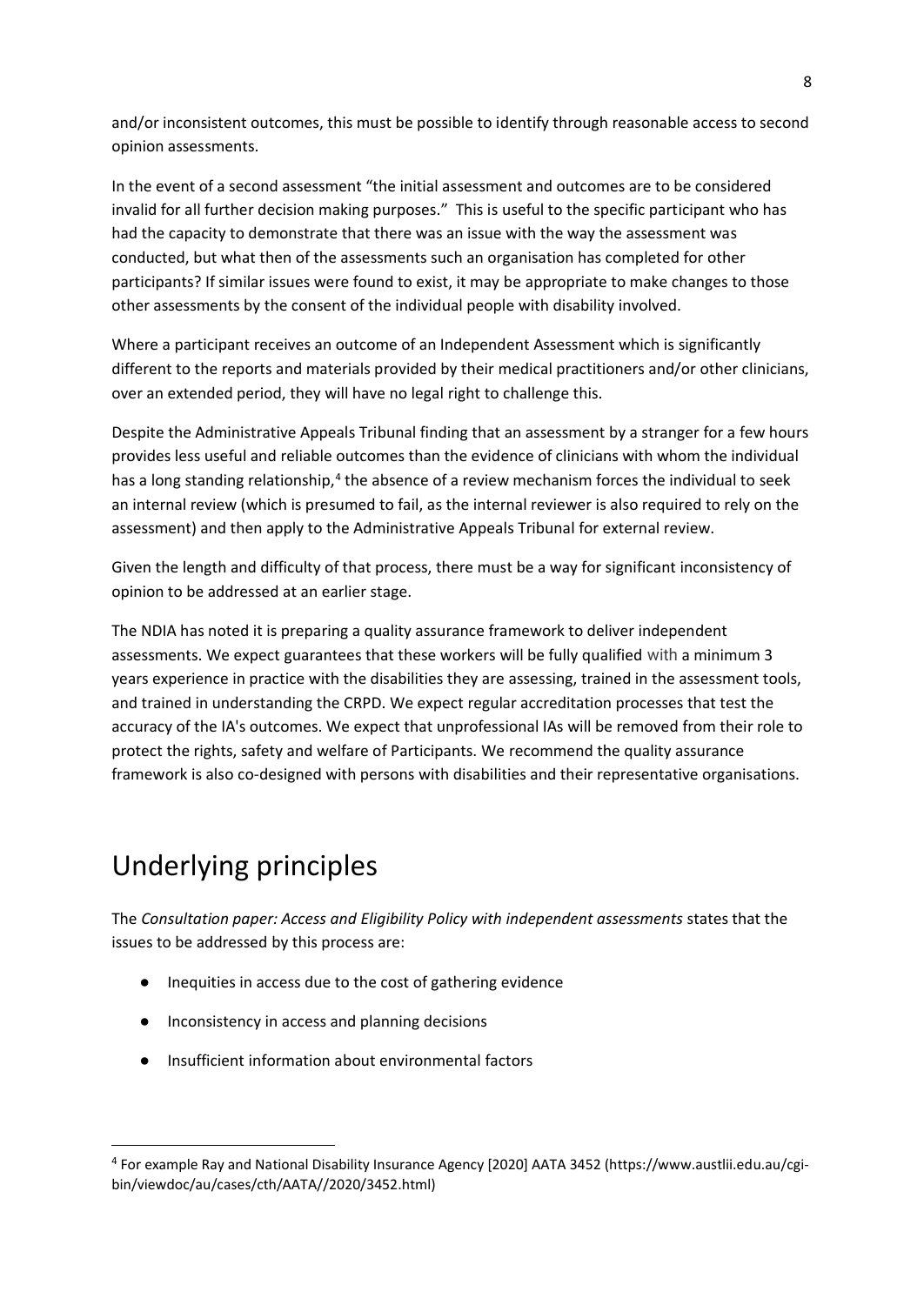We address each of these issues below, and comment on whether the proposed process will contribute to resolution or improvement of these issues.

# <span id="page-8-0"></span>Equity of Access

### <span id="page-8-1"></span>Sources of inequity

Independent Assessments have the potential to remove inequitable access to the NDIS for individuals who:

- Do not have the necessary medical evidence for a successful application for access; and
- Are unable to access such evidence due to factors including cost, location, and availability of medical professionals to write appropriate reports

The access requirements are age, residence, disability and permanence. An individual seeking access will not be referred for an Independent Assessment if they have not been able to provide evidence of their age, residence, disability and permanence, and will be deemed to have not met access requirements.

#### <span id="page-8-2"></span>Age and residence

Whilst obtaining evidence of age and/or residence can be barriers for a range of demographics (those currency or previously homeless, individuals leaving domestic violence situations, indigenous people in remote communities and etc), these matters will not change under the proposed process.

#### <span id="page-8-3"></span>Disability

Under the proposed process, individuals need only provide evidence of a disability, rather than the current requirement that they provide evidence of the significant impairment of function under the relevant domains.

This would then imply that the NDIA is going to provide a definition of "disability" for this purpose. What is this definition? How is a medical practitioner going to know whether the condition experienced by their patient is a "disability" for the purposes of this evidence?

Definition notwithstanding, it is unclear how this improves equity of access if the applicant is still unable to access evidence of their disability due to cost, location and availability of appropriate medical practitioners to write such a report.

The same individuals who have not been able to afford the evidence for an access request under current arrangements will experience the same issue under the proposed process including:

- Individuals with no treating doctor, and minimal or outdated medical history
- Individuals who have relied solely on the closest bulk billing clinic for urgent issues, and their records are spread across multiple clinics, none of which relate to the underlying disability
- Individuals who are, or have been, homeless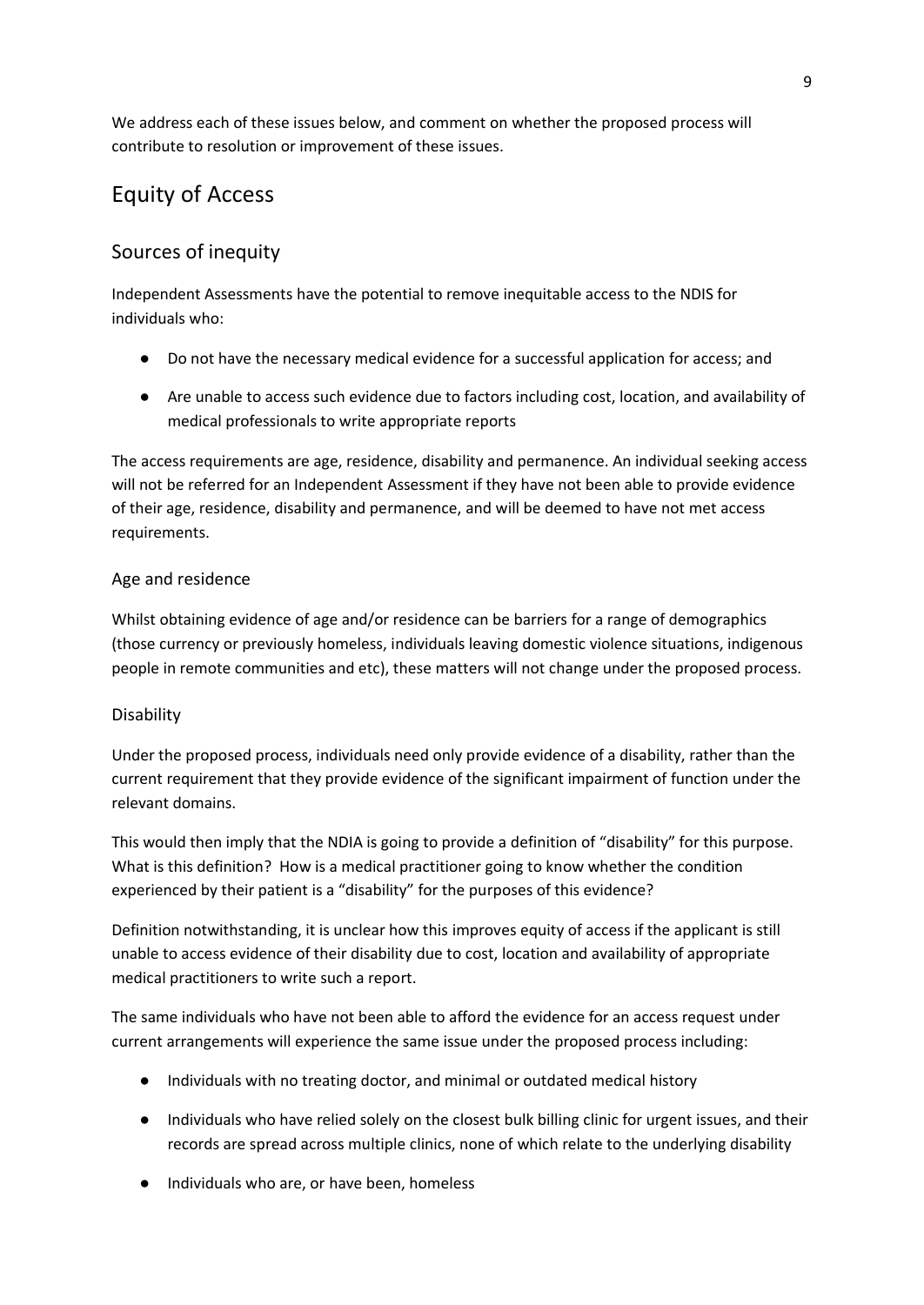- Individuals who are, or have been, escaping from domestic violence
- Individuals who are, or have been in prison or other custodial detention
- Individuals who experience other forms of intersectional disadvantage

#### <span id="page-9-0"></span>Permanence

Whilst we acknowledge the benefit of access to a free functional assessment for individuals seeking access without being able to provide evidence of significant functional impairment for reasons as stated above, they will still be required to provide evidence of permanence.

This suggests the NDIA assumes that the evidentiary issue is related solely to functional impairment and not to permanence. In the experience of the signatory organisations, this is incorrect, and there is in fact a significant crossover of the the two populations:

- Individuals with **psychosocial disability** are equally or more likely to have their access request rejected due to the question of permanence as they are functional capacity. Such applicants, even with evidence that the disability has been present for decades, will receive notice that they have not met the permanence requirement. For such individuals the proposed process will not improve equity of access and will continue to leave them at risk of further loss of functional capacity and increased isolation due to unmet support need.
- Individuals with **complex and multiple disabilities**, especially conditions such as ME/CFS or autoimmune conditions, are equally or more likely to have their access request rejected due to the question of permanence as they are functional capacity. Such applicants, even with evidence that the disability has been present for decades and a diagnosis was only made after all other possibilities were excluded, and whose medical practitioner has stated there are no treatments available , will receive notice that they have not met the permanence requirement. Further, the NDIA regularly attempts to separate out each of the causes of the impairment, and refute them one by one. For such individuals the proposed process will not improve equity of access.
- Individuals with newly acquired disabilities, including **brain injury** from stroke, **partial paraplegia** following a medical event or surgery, and other similar conditions, are more likely to have their access request rejected due to the question of permanence than due to functional capacity. Such applicants, even with evidence that it is highly unlikely that any further improvement is achievable, will receive notice that they have not met the permanence requirement. For such individuals, the proposed process will not improve equity of access.
- Individuals who have always been assumed to have a disability, but have not been diagnosed by a suitably qualified medical practitioner and did not transition from a defined program, often lack the relevant evidence of the nature of their disability, which means they may also not be in a position to demonstrate permanence to the NDIA's satisfaction. Such individuals have often existed on the periphery of the community, and may have had extended periods of homelessness and un- or under-employment, ongoing interaction with the justice system,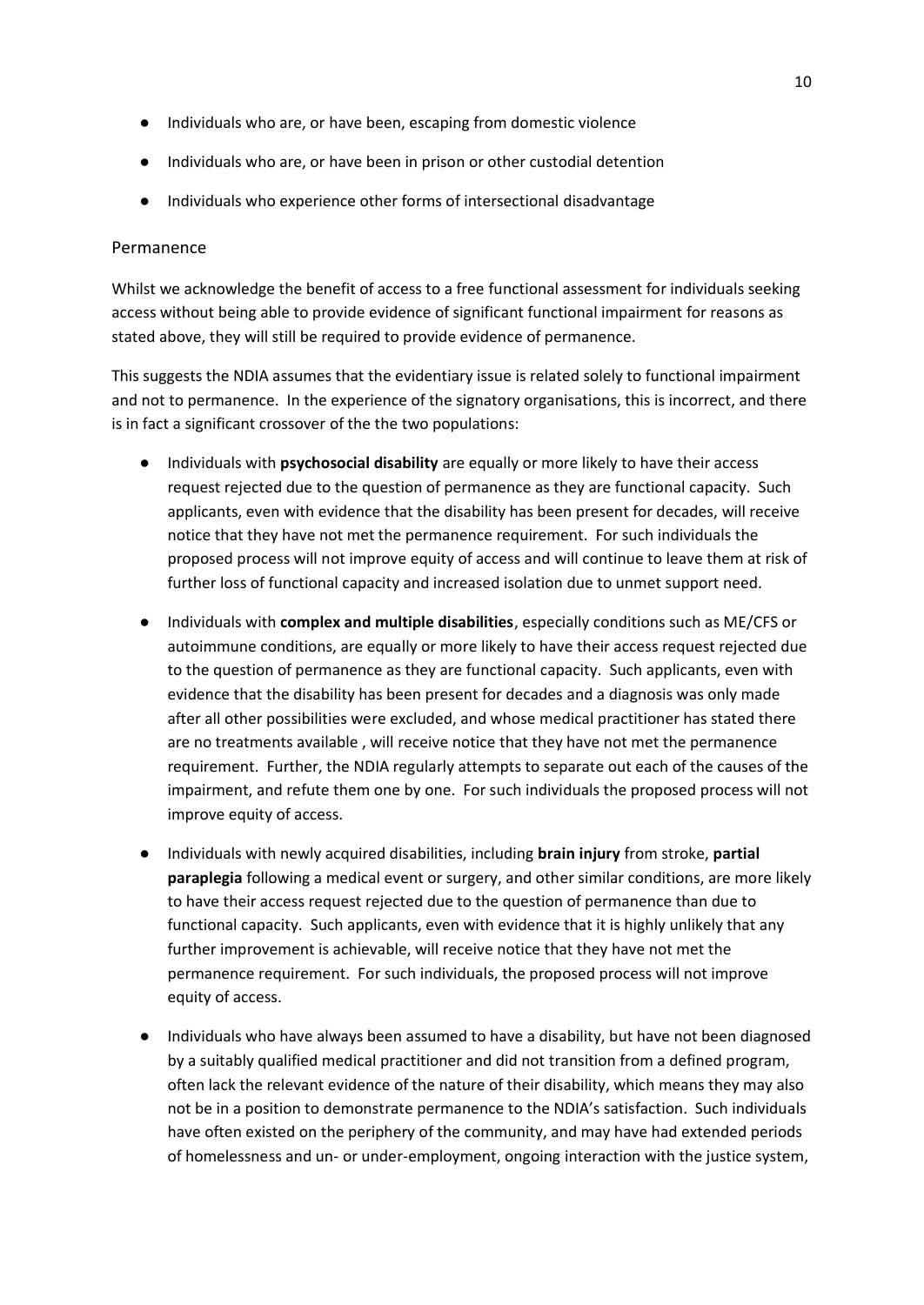comorbid substance abuse issues, and minimal informal supports. For such individuals, the proposed process will not improve equity of access.

#### <span id="page-10-0"></span>Demonstrating Permanence

Specialist allied health groups and organisations, such as Occupational Therapists Australia and various mental health occupational therapists' groups, have already provided comment elsewhere on their concerns regarding predicted negative impacts of the currently proposed format for independent assessments, including an overall reduction in equity of access.

While the NDIA has communicated that Independent Assessments are intended to reduce the costs of obtaining evidence for NDIS Access and inconsistencies in decision-making and therefore increase equity, the signatories note that demonstrating permanency of impairment frequently presents a more significant barrier for people with disability seeking to access the NDIS.

To date, the existence of Lists A and B has served as an attempt to reduce this impact; while there should continue to be review of which conditions and diagnoses are present on these lists, the signatories oppose their outright removal at this time, as their presence significantly reduces administrative burden on individuals with those conditions. The signatories note that the NDIA have indicated they intend to release an Operational Guideline containing further clarification around details of what evidence will be required to demonstrate permanence, the most appropriate treatment system for "health conditions", and dealing with issues related to the functional impact of "chronic, acute and terminal health conditions" and welcome such clarification. However, we remain concerned that significant inequity will continue in regards to demonstrating permanency for individuals with chronic health conditions versus those with disabilities arising from other factors.

Increasingly, people with disability in Australia are expressing concern that disability associated with diagnoses deemed to be health conditions is being increasingly excluded from support under the NDIS. While the signatories acknowledge and respect that the NDIS should not duplicate the scope of federal and state Health systems, the Act itself does not differentiate between health conditions and disabilities. Many advocacy clients present with chronic health conditions that create very significant disability and which require disability-specific supports that would not be appropriate to be provided under health or any other mainstream systems.

Multiple AAT decisions have been published to date confirming that health conditions may also be disabilities. It is the experience of the signatories that inconsistencies in decision making regarding permanence for individuals with chronic health conditions most frequently originate from the delegates, rather than from the evidence provided by prospective Participants; as such, Independent Assessments will not address inconsistencies in decision-making in this way.

#### <span id="page-10-1"></span>Exemptions from Independent Assessments

As noted above, the Tune Review recommended discretionary assessments, however the proposed process would make such assessments mandatory. The NDIA then proposes a process by which certain individuals can seek an exemption.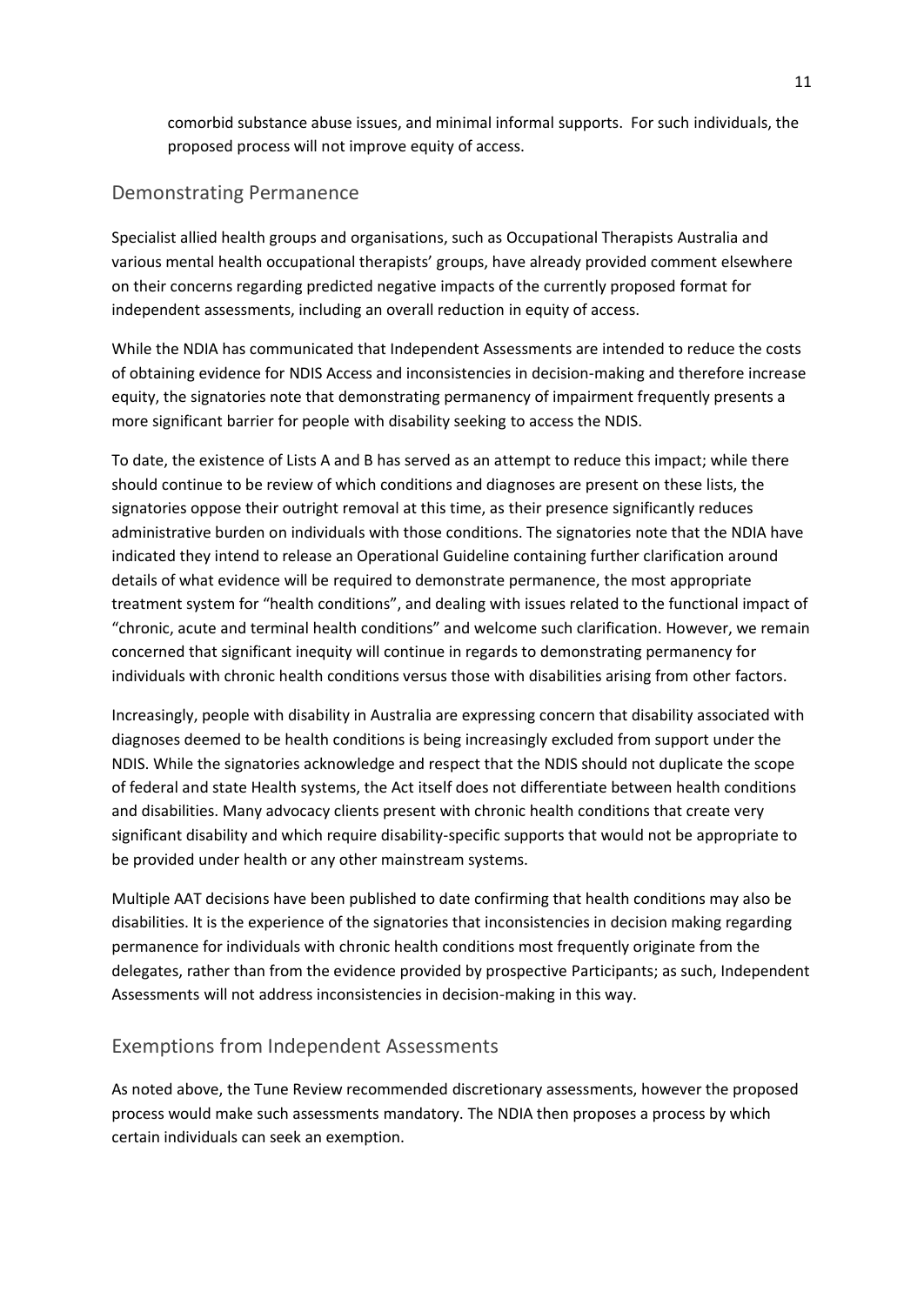A discretionary assessment serves as a potential mechanism for individuals who cannot afford evidence of functional impairment to be assisted to access the scheme, it assists the disadvantaged and seeks to address issues of inequity.

In contrast, a mandatory process, under which those who are at risk from the process or for whom there are no informal supports to assist them can **request** an exemption, creates further inequity. The exemption process itself is inequitable as it requires those individuals who are at most risk, with the fewest supports and least capacity to do so, to undergo the highest level of interaction to justify an exemption.

Even where individuals are able to request an exemption, under the proposed process it can be refused. The refusal is not a reviewable decision, leaving no appeal rights for those unwilling to subject themselves to process they believe will be harmful. Again, an exemption process imposes the greatest burden on those individuals least likely to be able to cope with it, and in itself has potential to do harm and cause undue stress. It is evident from the Tune Review and the Joint Standing Committee reports into the NDIS that many participants already experience very high levels of stress, uncertainty and inconsistent decision making when interacting with the NDIA. There are a variety of potential alternative discretionary processes for Independent Assessments that should be explored first as part of a codesign process with people with disability and disability representative organisations instead of resorting to a mandatory/exemption model.

## <span id="page-11-0"></span>Inconsistency in access and planning decisions

As noted above, the signatories have significant concerns regarding the assertions of improved access for cohorts with the highest levels of disadvantage, isolation and unmet support need.

At every step of the proposed process, these cohorts are excluded by the proposed process, rather than assisted:

- At initial application stage they are less likely to have the relevant evidence to progress to the stage of referral to an Independent Assessment
- At Independent Assessment stage, they are less likely to have capacity to cope and/or comply with this process, and more likely to be required to apply for an exemption
- They are less likely to be able to engage with the process to apply for an exemption, and as a result their access may be entirely prevented
- They are less likely to be able to engage with complaints processes to challenge adverse decisions made at any stage, especially without the formal right to appeal these decisions

Further, there are specific barriers to these cohorts within the proposed process itself:

- If a participant does not respond to a request for an Independent Assessment, or cancels it
- If a participant refuses to attend an Independent Assessment and a decision is made that none of the exemptions apply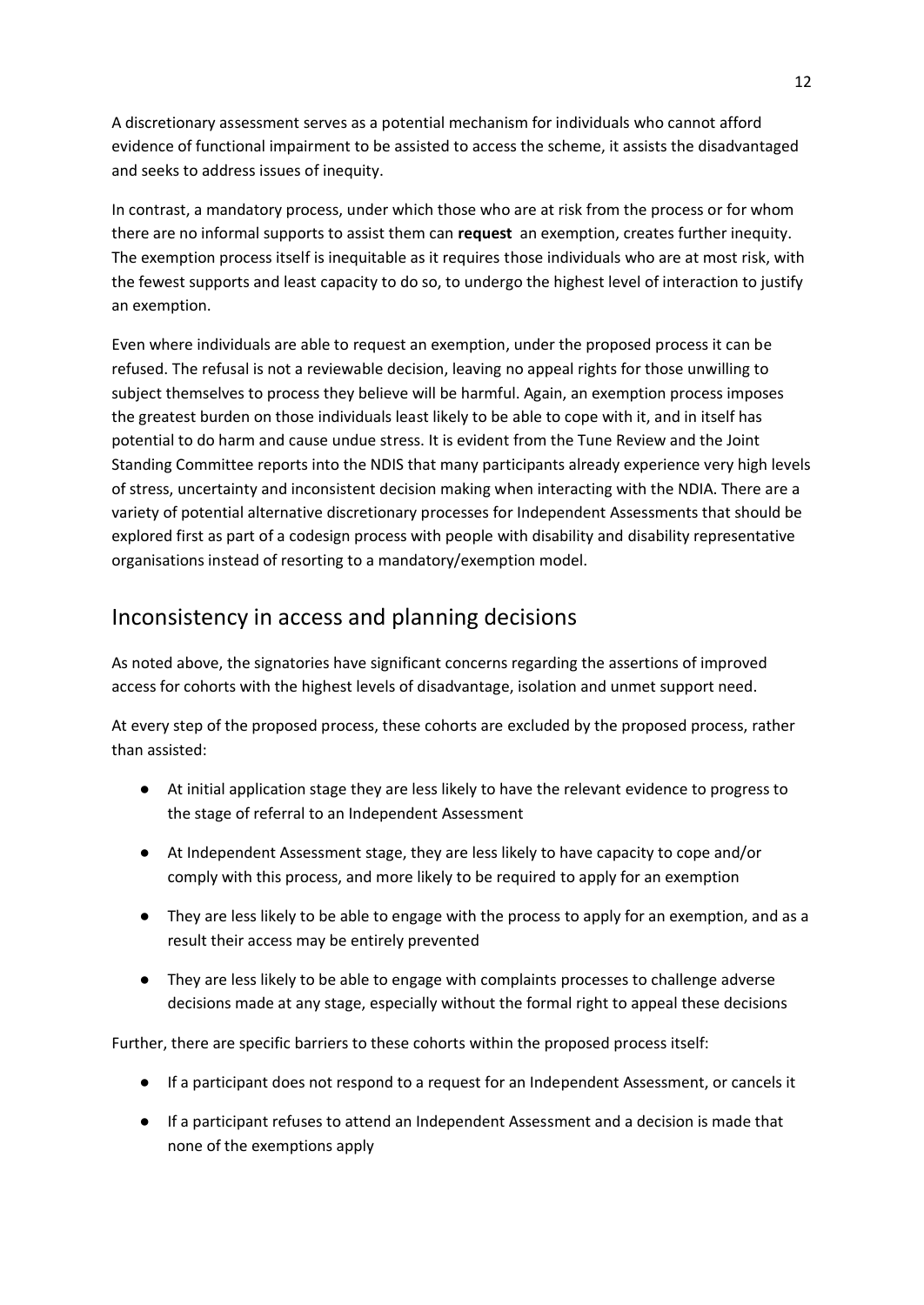- Reliance on others to speak for the participant where support relationships may not be strong enough to provide reliable or consistent evidence
- Increased likelihood that the Independent Assessor will not have appropriate experience or qualifications to assess an individual's highly complex disability or circumstances

#### <span id="page-12-0"></span>Where the Participant does not respond to request

We refer to section 3.5.12 of the *Consultation paper: Access and Eligibility Policy with independent assessments* which states:

*"Assessor organisations will be required to contact the applicant within two days of accepting the referral and schedule the assessment within 10 days. The applicant can reschedule their appointment and pause their NDIS access request if a later assessment date suits them better. However, the independent assessment needs to be done within 90 days, in line with the timeframes included in the Participant Service Guarantee. "*

This statement assumes the capability of the applicant to ensure this process is complied with and completed within the 90 day timeframe. If the applicant does not, the only information available is that "Outside of these exceptions, if an applicant chooses not to complete an independent assessment, we will consider that the applicant has withdrawn their access request" (at 3.7).

The signatories have seen the current NDIS Access process fail many of our clients. The addition of a third party provider will simply exacerbate the existing barriers, which fall disproportionately on those who do not have informal supports, are not capable of independently engaging with the process, and who experience a range of barriers to exclusion to the community at large. Examples include:

- An Access Request Form was submitted on behalf of an individual by a representative, acting under the instruction of the applicant's financial administrator. The representative provided their contact details, but did not indicate that they would be the applicant's nominee as this was beyond the scope of their role. The NDIA requested further information, but sent this request to the applicant, and not the representative. The nature of the applicant's disability meant that they were unable to understand the nature of the request, and did not action it. The application lapsed.
- An Access Request Form was submitted on behalf of an individual, and the only contact details available were those of the aged care in which they resided. The NDIA sought to contact the individual, and an unnamed person answered the phone. In the discussion that followed, they apparently stated that "(applicant) doesn't have any interest in that" and the NDIA marked the application as withdrawn.
- An individual called to request access to the NDIA. An Access Request Form was sent to them by mail. The individual could not read, so they did not know what to do with them. The application lapsed.
- An individual was contacted by the NDIA to request additional information to demonstrate permanency. However, the individual was unable to coordinate appointments with their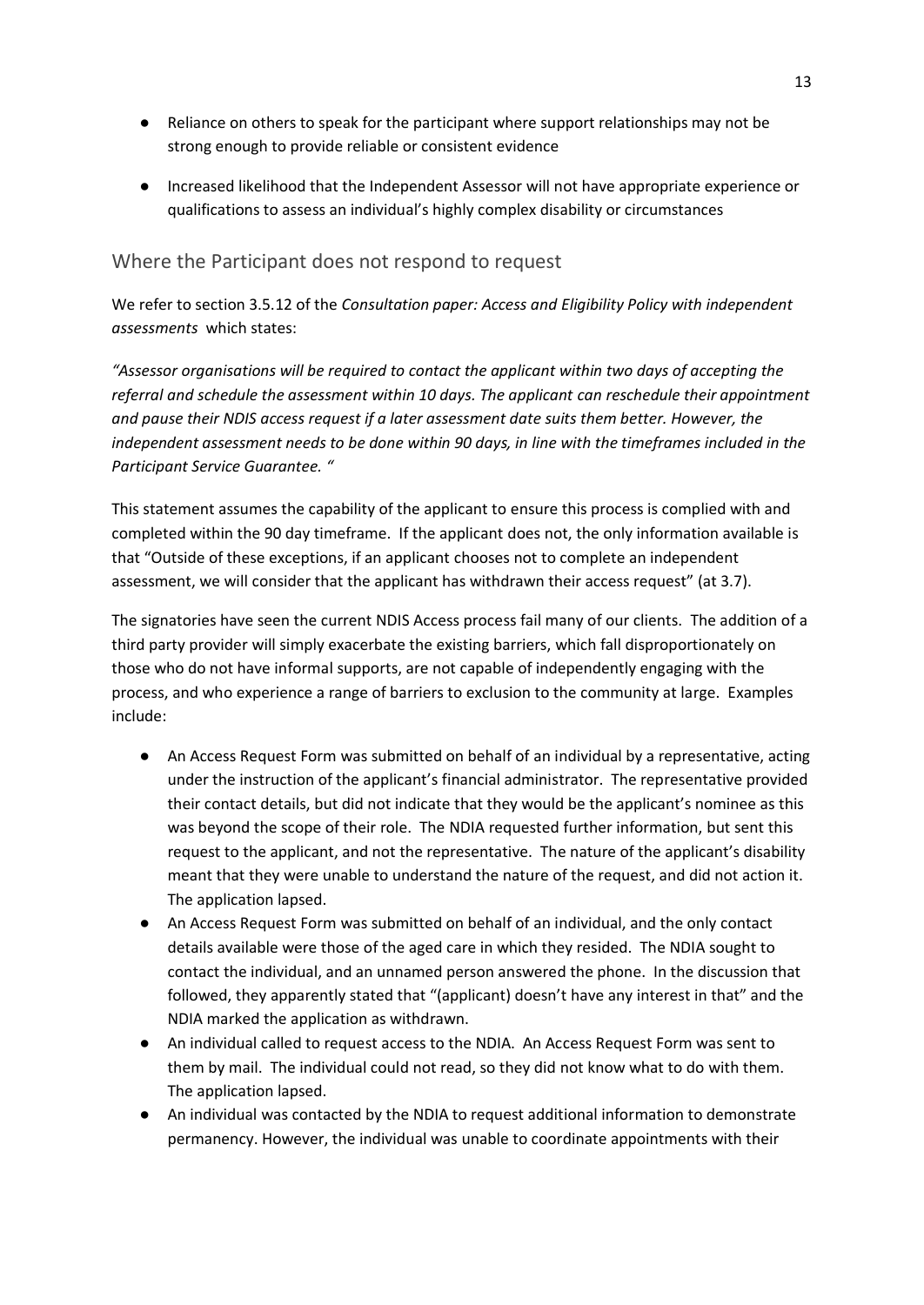practitioners or communicate what information was required within the given timeframe, and the application was withdrawn.

There could be many reasons why individual people with disability might not comply with the proposed process:

- They do not understand what is being asked of them
- They do not have the capacity to follow up on the request, or to explain why they cannot
- They are in prison or otherwise detained
- They are unwell or are in hospital (whether by choice or under an order)
- They are homeless

A process that relies on the applicant to the NDIS having the capacity to ensure the process is completed, and within relevant timeframes, without support, will not lead to better access decisions. It will lead to more entrenched exclusion of certain cohorts and risks severe adverse outcomes for some individuals, such as permanently decreased functional capacity or even death, due to lack of support.

#### <span id="page-13-0"></span>Refusal to attend

#### <span id="page-13-1"></span>Access requests

Many of the signatories' clients report having had negative experiences or trauma and require trauma-informed processes, including interacting with people with whom a trusted working relationship is already in place. The nature of their disability makes it extremely challenging for them to explain their situation and their difficulties, and they require a significant period of time to trust new people and speak freely.

A significant proportion of these clients also have no informal supports with the capacity to assist them to explain this to others, and/or reduced or no capacity to understand the necessity of responding to a request to attend an Independent Assessment or to request an exemption. Whilst some may have a health professional who could explain this if asked, they are unlikely to be aware that a request was even made.

Many clients will delay or avoid acting on these requirements out of fear of harm or lack of understanding, and have access refused as a result. This will lead to greater inconsistency in decision making for such Access requests.

#### <span id="page-13-2"></span>Current participants

Many people with disability report feeling deeply traumatised by their dealings with the NDIA. The signatories have supported a significant number of people with disability who refuse any further involvement with the NDIA, even where this has been to their detriment, due to unwillingness to expose themselves to further risk of harm. Many people with disability have had their funded supports significantly reduced, resulting in significant adverse outcomes for them, and have had to fight for months- or years, if they have to go to external appeal- to have necessary supports restored.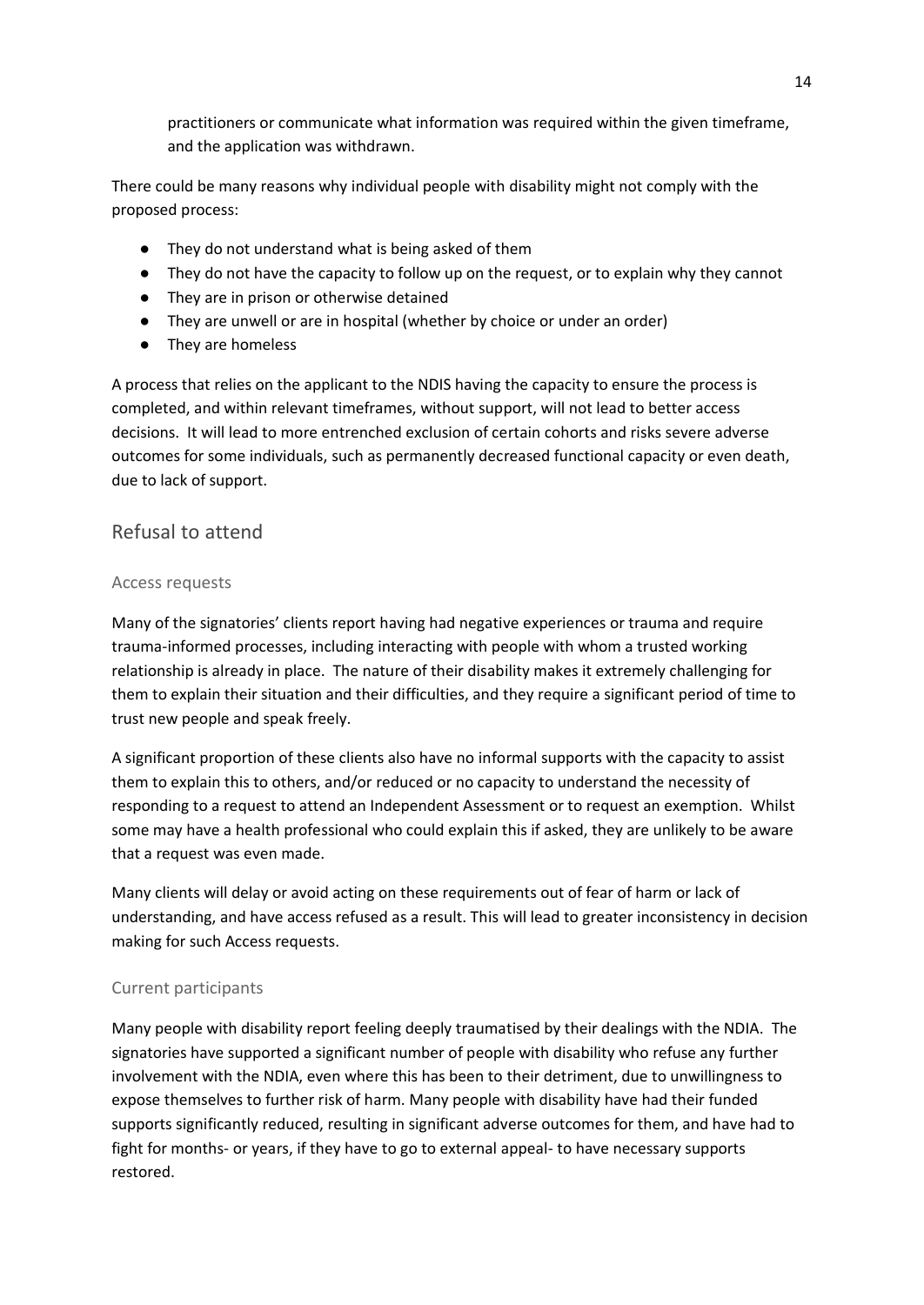People with disability report that the NDIA have not always communicated in the way they have stated that they will. Despite written assurances from the CEO Martin Hoffman that no participant would have their access threatened without a conversation, a number of the signatories continue to receive contact from NDIS Participants who report that they had received a letter dated two weeks prior stating that they would be exited from the scheme if they did not provide additional evidence of their eligibility, and that their supports would be immediately revoked if the evidence was not provided within 28 days. The specific evidence required was not stipulated, and many people with disability received these letters while under COVID-19 lockdown or restrictions. People with disability reported calling the National Contact Centre, who stated that a member of the National Access Team would call the participant back. A significant majority of the people with disability concerned reported that they did not receive callbacks.

These types of experiences have led many people with disability to feel extremely distressed and anxious about requests made by the NDIA. For many people with disability, any request for them to undertake an Independent Assessment is likely to cause a harmful degree of anxiety and distress. It is the signatories' view that the NDIS has a duty of care to avoid further trauma or harm to these individuals.

A discretionary power to seek Independent Assessments, where they will benefit the prospective Participant and support consistent decision making, would be sufficient to improve outcomes. Based on the observed experiences of the signatories in supporting clients, a mandatory process will cause significant harm to many clients and will not significantly improve decision making consistency.

#### <span id="page-14-0"></span>Reliance on others

We refer to section 3.5.12 of the *Consultation paper: Access and Eligibility Policy with independent assessments* which states:

*"Several of the assessment tools can be completed by either the applicant and/or a person who knows them well. One assessment tool (the Vineland) is not self-reported and requires another person to attend to talk with the assessor and provide information. Choosing who else attends the*  independent assessment is up to the applicant. Where no support person is nominated, we will *initiate a process to help identify an appropriate person or persons if requested by the applicant."*

We understand that the current Independent Assessment trial, which is opt-in, does not allow individuals without a support person to elect to be part of the trial.

This presents problems in the following ways:

● Section 4(8) of the *National Disability Insurance Scheme Act 2013* (Cth) states that "People with disability have the same right as other members of Australian society to be able to determine their own best interests, including the right to exercise choice and control, and to engage as equal partners in decisions that will affect their lives, to the full extent of their capacity." Requiring others to speak for the participant will present a breach of this principle in many cases.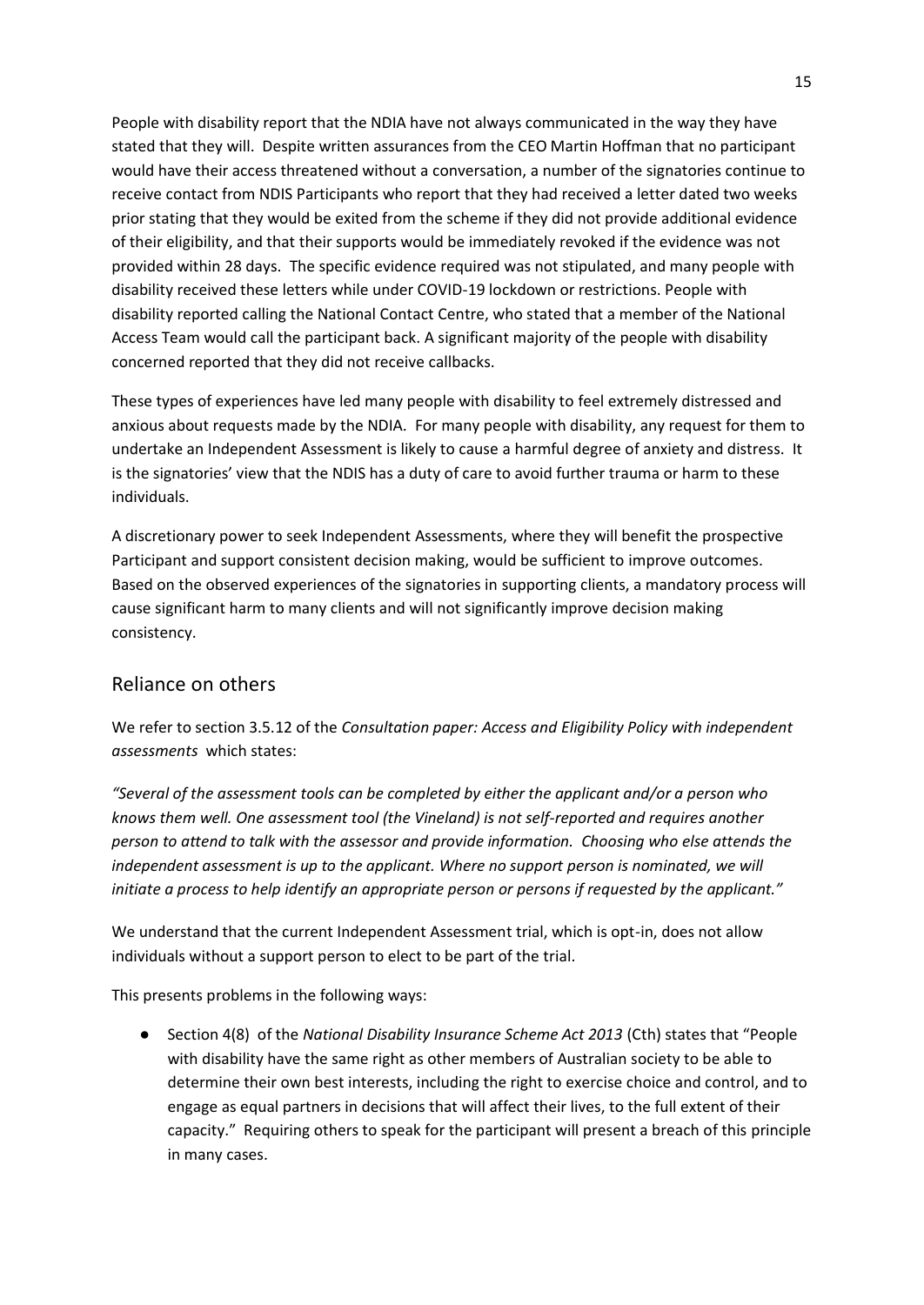- Section 4(10) of the National Disability Insurance Scheme Act 2013 (Cth) states that "People with disability should have their privacy and dignity respected." A requirement that others attend this assessment and speak on behalf of the participant will present a breach of this principle in many cases.
- The responses to the Independent Assessment pilot were overwhelmingly from carers rather than from participants, meaning the most critical voices in any consultation were not captured

In work with clients accessing or attempting to access the NDIS to date, the signatories have already observed the risks associated with reliance on third parties to speak on behalf of participants, including:

- Carers or family members with vested or conflicting interests giving inaccurate information to the NDIS planning meeting. For example, in one instance, the step-sibling of the participant who had no legal authority to speak on their behalf, was present and the participant was absent. The step-sibling stated that the participant wished to move from the family home, which the planner accepted as their goal. When the participant later engaged with advocacy, they reported they had no such goal, but rather the step-sibling had wanted to remove the participant from the home in order to sell the property. This example represented multiple breaches of the client's rights under the CRPD.
- Family members who do not support increasing the independence of the participant understating their support need, so as to reduce their access to external supports.
- Family members who do not have capacity to provide the necessary information, for example due to advanced age or disability, giving inaccurate representations as to the participant and their life.
- Service providers with vested or conflicting interests misrepresenting capacity so as to avoid the involvement of other independent parties, such as support co-ordination who might easily identify significant issues with the arrangements in place, or to financially exploit the client's NDIS Plan.

#### <span id="page-15-0"></span>Environmental factors and associated support need decisions

The assessments identified in the proposed reforms do not, in themselves, result in a recommendation for funding or supports; they provide an indicator of functional impairment. The mechanism by which the Independent Assessment is used to inform or calculate a proposed level of support need and funding has not been disclosed to date, and has not been subject to any clear consultative process.

It is not clear how environmental factors captured during the Independent Assessment will impact access or funding decisions, to what extent this data will be captured, or how sensitive this capture will be to the multiple and complex environmental factors which some cohorts can experience.

If the assessment identifies informal supports as being available, it is not clear how differing levels (and appropriateness) of existing support will translate into the assessment's findings and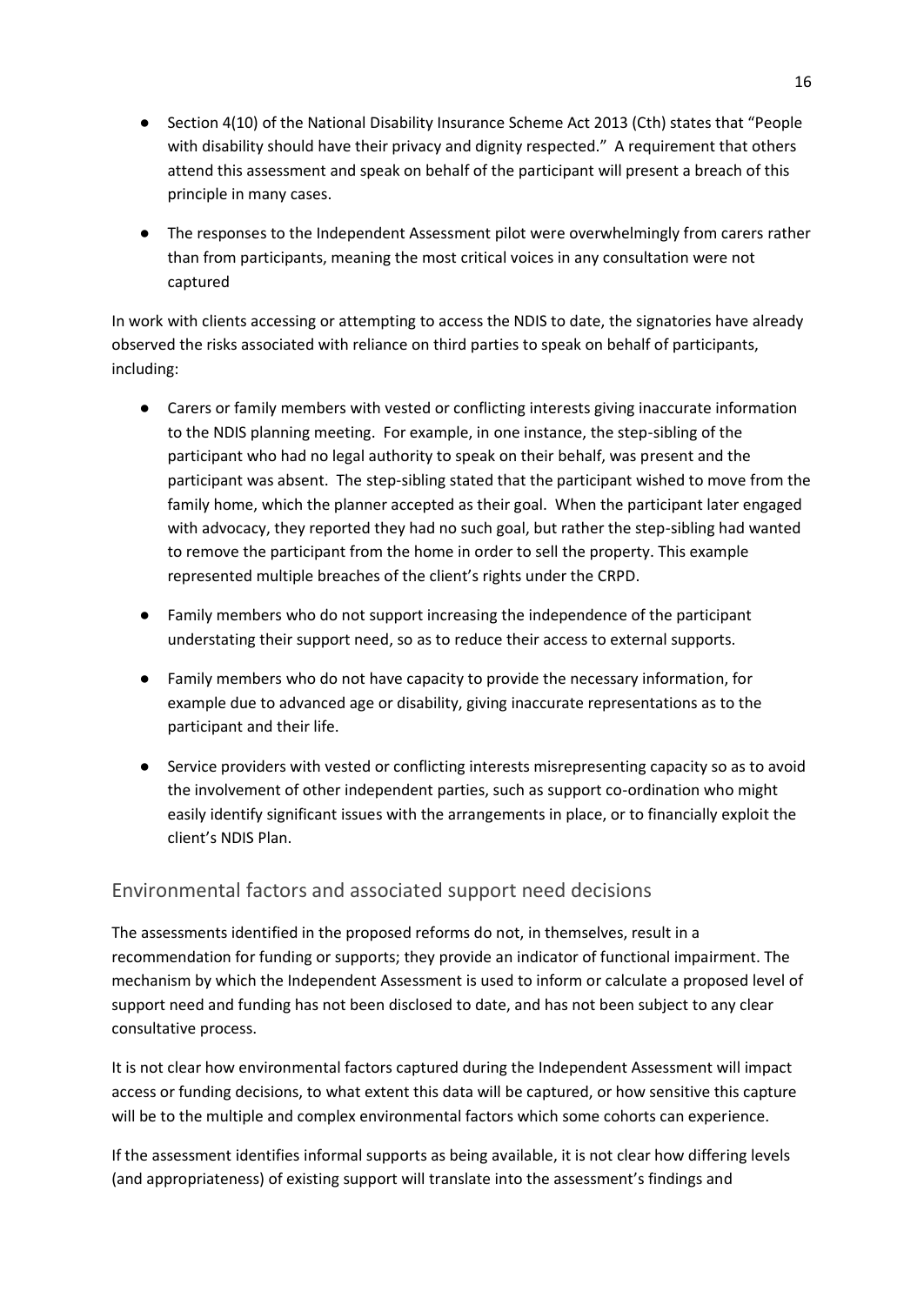subsequent funding levels. For example, two people may both have live-in carers, but in one case there may be a reciprocal care arrangement as the carer themselves also has a disability, or one carer may be a sibling or extended family member who is not the most appropriate person to provide the intimate care support the person needs. Given the potential for significant decision making on the basis of such data, the process by which assessment data will be translated into Access decisions or plan funding must be made transparent. Further, the accuracy of such a process must be monitored carefully to ensure that inaccurate modelling does not cause significant cohorts of NDIS participants to suddenly lose access to supports and be forced into complaints and appeals processes.

Concerns have also been raised regarding safety mechanisms to address human error such as data input errors, or the failure to attach or consider supporting evidence, which are regularly seen by clients under the current process. Given the likelihood that an adverse finding from an Independent Assessment may lead to reduced funding or a participant being exited from the NDIS, many clients fear they may suddenly lose access to necessary supports unless further safeguards and quality checks are implemented.

# <span id="page-16-0"></span>Lack of independent professional support during the Access process

The signatories note there is already a significant gap in the sector for accessing professional outreach assistance to support through the NDIS access process. Local Area Coordinators (LACs) are not equipped or resourced to provide individualised support, and the support currently provided is generally limited to simply giving information and paperwork and directing prospective participants to their informal supports and treating professionals.

The signatories have seen the strain on advocacy organisations, community health services, schools, service providers and informal supports providing unfunded or out-of-scope support to assist through the complex NDIS Access process. This is not sustainable and results in prospective participants disengaging with NDIS access and potentially causing further risk to their wellbeing and impacting their human rights. We note there have been only limited programs funded to provide NDIS Access support in specific regions to date which, while reasonably effective for those few who were able to utilise them, have provided no meaningful relief for the overwhelming majority of clients.

In its current format, the proposed reforms are expected to significantly increase demand for support from advocacy, informal supports and under- or unresourced mainstream supports, both through the requirements of supporting clients to prepare for and participate in the Independent Assessments process itself, and to navigate and cope with the anticipated surge of appeals cases and complaints discussed elsewhere across this document.

We urge the federal government and the NDIS to implement reforms in line with the Tune Review's recommendations in their full context rather than in the currently proposed form, and ensure there are appropriate services available to support prospective participants to have equitable access to support during the NDIS access process regardless of their background.